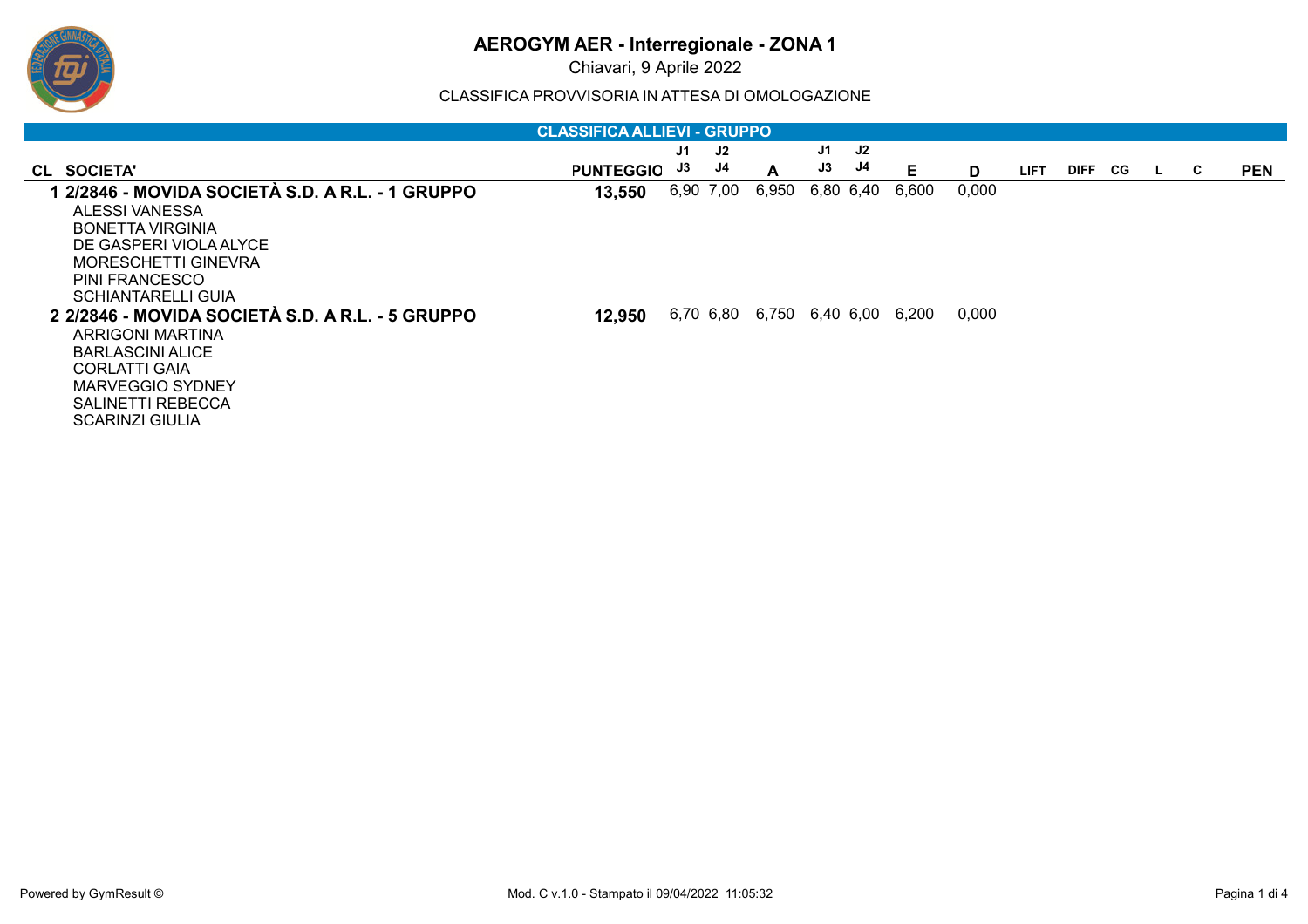# **AEROGYM AER - Interregionale - ZONA 1**

Chiavari, 9 Aprile 2022

CLASSIFICA PROVVISORIA IN ATTESA DI OMOLOGAZIONE

| <b>CLASSIFICA JUNIOR A - GRUPPO</b>                                                                                                                                                                                                                                 |              |    |                |                                 |    |                |       |       |             |         |  |              |   |            |
|---------------------------------------------------------------------------------------------------------------------------------------------------------------------------------------------------------------------------------------------------------------------|--------------|----|----------------|---------------------------------|----|----------------|-------|-------|-------------|---------|--|--------------|---|------------|
|                                                                                                                                                                                                                                                                     |              | J1 | J2             |                                 | J1 | J <sub>2</sub> |       |       |             |         |  |              |   |            |
| CL SOCIETA'                                                                                                                                                                                                                                                         | PUNTEGGIO J3 |    | J <sub>4</sub> | A                               | J3 | J <sub>4</sub> | E     | D     | <b>LIFT</b> | DIFF CG |  | $\mathbf{L}$ | C | <b>PEN</b> |
| 1 2/3190 - A.S.D. SPORTING CLUB LIVIGNO - 1 GRUPPO<br><b>BORGA CAMILLA</b><br><b>BORMOLINI CATERINA</b><br><b>BORMOLINI GINEVRA SOFIA</b><br><b>COMPAGNONI ELODIE</b><br><b>FIORE CAMILLA</b>                                                                       | 15,050       |    | 7,40 7,10      | 7,250                           |    | 7,80 7,80      | 7,800 | 0,000 |             |         |  |              |   |            |
| RICCHINI JASMINE<br><b>VALMADRE SOFIA</b><br><b>VIVIANI GIORGIA</b><br>2 2/2846 - MOVIDA SOCIETÀ S.D. A R.L. - 3 GRUPPO<br><b>ALLEGRA MICHELLE</b>                                                                                                                  | 15,000       |    |                | 7,30 7,50 7,400 7,60 7,60 7,600 |    |                |       | 0,000 |             |         |  |              |   |            |
| <b>CONFORTOLA MATILDE</b><br>DE GASPERI LUCIA<br>SOSIO ELISA<br><b>TRABUCCHI ANNA</b>                                                                                                                                                                               |              |    |                |                                 |    |                |       |       |             |         |  |              |   |            |
| 3 5/2126 - A.S.D. AEROBICA ENTELLA - 1 GRUPPO<br><b>BECCARINI CHIARA</b><br><b>BIASOTTI MATILDE</b><br><b>BLANDINO ALICE</b><br><b>CUROTTO GIULIA</b><br><b>GJOKAJ ELISA</b><br><b>MARINO NICOLE</b><br><b>STOCCHI SYRIA</b>                                        | 14,900       |    |                | 6,80 7,60 7,200 7,50 7,90 7,700 |    |                |       | 0,000 |             |         |  |              |   |            |
| 4 2/2846 - MOVIDA SOCIETÀ S.D. A R.L. - 2 GRUPPO<br><b>CANCLINI ELEONORA</b><br>DE LORENZI PAOLA<br><b>LANDL GIOIA</b><br><b>SECCHI CRISTINA</b><br>SOSIO ROSE<br><b>TRABUCCHI NICOLE</b>                                                                           | 14,450       |    |                | 7,20 7,40 7,300 7,30 7,00 7,150 |    |                |       | 0,000 |             |         |  |              |   |            |
| 5 2/1152 - A.S.D. POL. COMUNALE GHISALBESE SEZ.GINN. - 1 ( 13,700<br><b>ACETI GINEVRA</b><br><b>AIROLDI GAIA</b><br><b>BOLIS SOFIA</b><br><b>CARNE ARIANNA</b><br><b>FRIGENI MARIA</b><br><b>RIZZOLI CHIARA</b><br><b>SEGHEZZI AURORA</b><br>ZANAZZA MELISSA OLESIA |              |    |                | 6,60 6,90 6,750 7,00 7,30 7,150 |    |                |       | 0.000 |             | 0,20    |  |              |   | 0,20       |

ஒ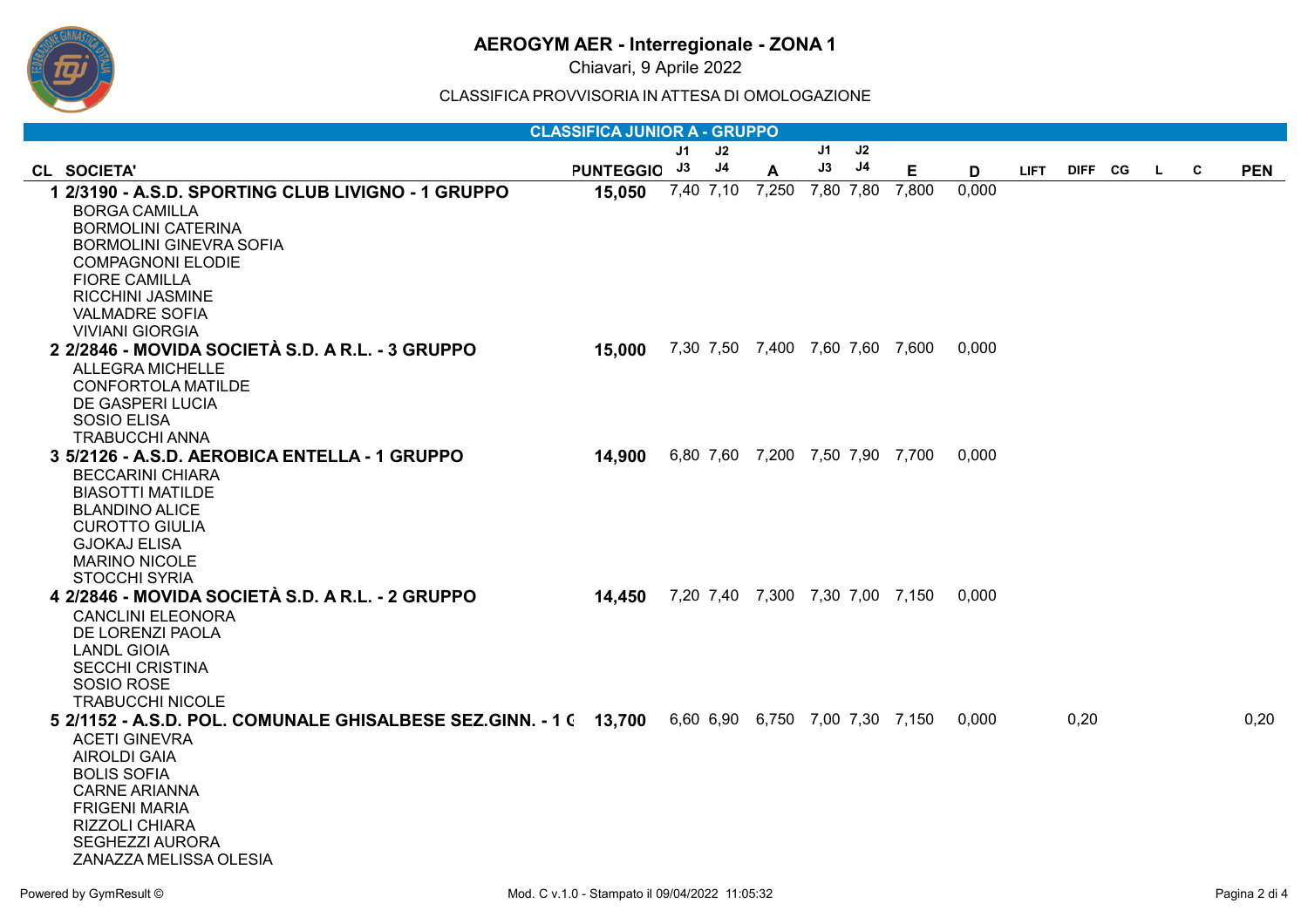# ஒ

# **AEROGYM AER - Interregionale - ZONA 1**

Chiavari, 9 Aprile 2022

CLASSIFICA PROVVISORIA IN ATTESA DI OMOLOGAZIONE

| <b>CLASSIFICA JUNIOR B - GRUPPO</b>              |                  |    |           |                 |    |    |       |       |             |             |     |  |    |            |
|--------------------------------------------------|------------------|----|-----------|-----------------|----|----|-------|-------|-------------|-------------|-----|--|----|------------|
|                                                  |                  | J1 | J2        |                 | J1 | J2 |       |       |             |             |     |  |    |            |
| CL SOCIETA'                                      | <b>PUNTEGGIO</b> | J3 | J4        | A               | J3 | J4 | Е     | D     | <b>LIFT</b> | <b>DIFF</b> | CG. |  | C. | <b>PEN</b> |
| 1 2/2846 - MOVIDA SOCIETÀ S.D. A R.L. - 4 GRUPPO | 13,750           |    | 6,70 6,80 | 6,750 7,70 6,30 |    |    | 7,000 | 0,000 |             |             |     |  |    |            |
| AGESTI LYLA                                      |                  |    |           |                 |    |    |       |       |             |             |     |  |    |            |
| <b>BERTOLINA LISA</b>                            |                  |    |           |                 |    |    |       |       |             |             |     |  |    |            |
| BERTOLINA NICOLE                                 |                  |    |           |                 |    |    |       |       |             |             |     |  |    |            |
| <b>DEI CAS FRANCESCA</b>                         |                  |    |           |                 |    |    |       |       |             |             |     |  |    |            |
| <b>FAIFER MELISSA</b>                            |                  |    |           |                 |    |    |       |       |             |             |     |  |    |            |
| <b>RASTELLI CHIARA</b>                           |                  |    |           |                 |    |    |       |       |             |             |     |  |    |            |
| <b>SCHIVALOCCHI GIULIA</b>                       |                  |    |           |                 |    |    |       |       |             |             |     |  |    |            |
|                                                  |                  |    |           |                 |    |    |       |       |             |             |     |  |    |            |